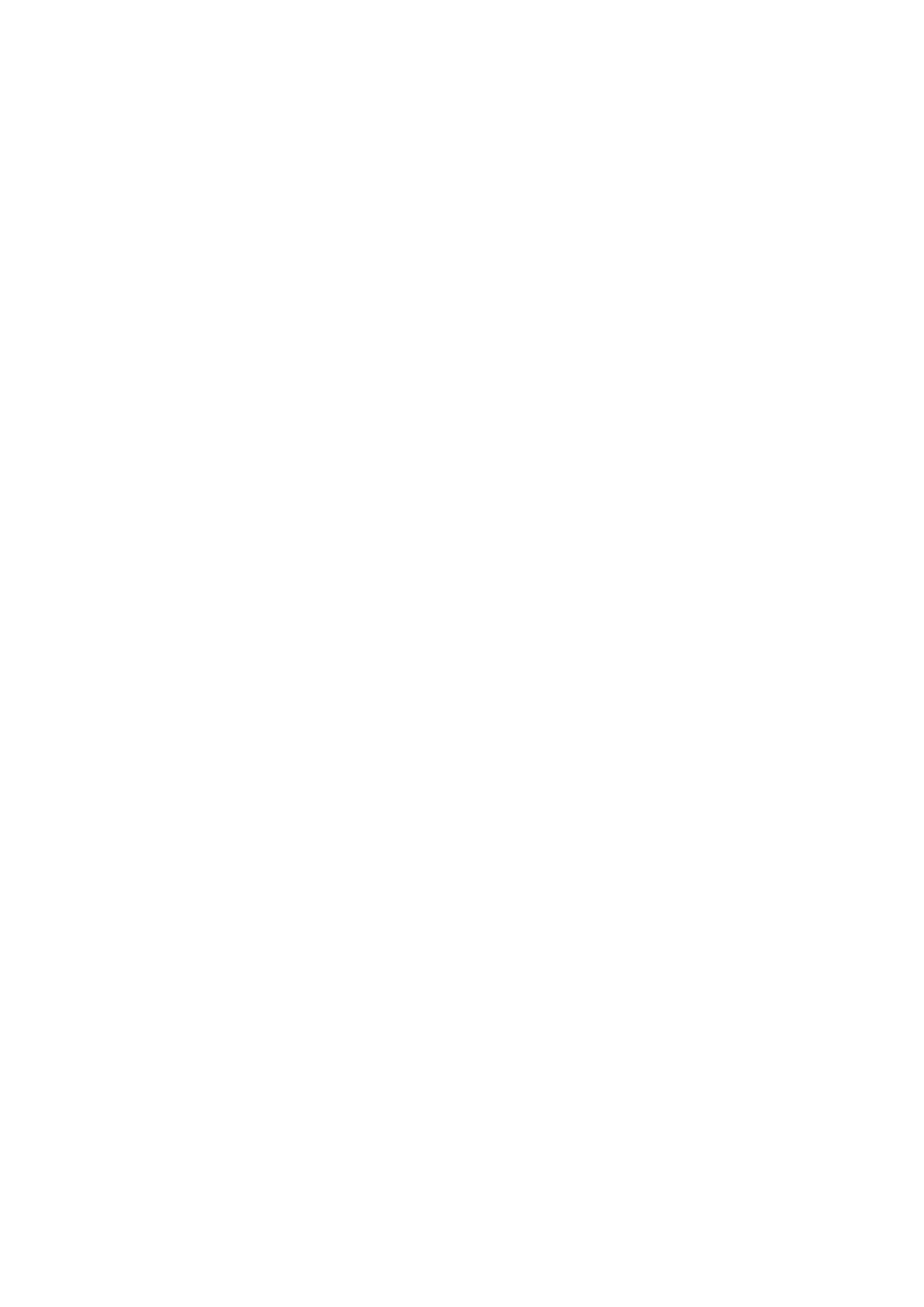

### <span id="page-2-0"></span>Attachment B: Māngere-Ōtāhuhu Local Board Fees and **Charges**

#### Parks, Sport and Recreation - Active Recreation

The tables below show fees and charges for Active Recreation facilities.

| Category   Name   Description                 | <b>Standard</b> | <b>Peak</b> | Off-peak |
|-----------------------------------------------|-----------------|-------------|----------|
| <b>10 Visit Pass</b>                          |                 |             |          |
| Moana-Nui-a-Kiwa                              |                 |             |          |
| Adult - Swim, Spa, Sauna 10                   | \$57.60         |             |          |
| Concessionary - Swim Spa, Sauna 10            | \$48.60         |             |          |
| Manukau Masters Swim 10                       | \$36.90         |             |          |
| MNK Adult Group Fit 10                        | \$57.60         |             |          |
| Pickleball Casual 10                          | \$49.50         |             |          |
| <b>Casual Entrance Fees</b>                   |                 |             |          |
| Moana-Nui-a-Kiwa                              |                 |             |          |
| Adult - Supervising                           | \$0.00          |             |          |
| Adult - Swim                                  | \$0.00          |             |          |
| Adult - Swim, Spa, Sauna                      | \$6.40          |             |          |
| Basketball                                    | \$5.50          |             |          |
| <b>Bib Hirage</b>                             | \$5.50          |             |          |
| Casual Basketball Scrimmage                   | \$5.20          |             |          |
| <b>Casual Fitness</b>                         | \$16.80         |             |          |
| Casual Group Fitness                          | \$6.40          |             |          |
| Concessionary - Swim                          | \$0.00          |             |          |
| Concessionary - Swim Spa, Sauna               | \$5.40          |             |          |
| GRX FlexiPass (All Centres)                   | \$5.00          |             |          |
| <b>GRX Session</b>                            | \$5.00          |             |          |
| Manukau Masters                               | \$4.10          |             |          |
| <b>Netball Mixed</b>                          | \$5.50          |             |          |
| <b>Pickleball Casual</b>                      | \$5.50          |             |          |
| Southside Slam                                | \$16.30         |             |          |
| Spectator                                     | \$0.00          |             |          |
| Teen Gym                                      | \$11.80         |             |          |
| Tough Guy Tough Gal                           | \$74.20         |             |          |
| Zumba                                         | \$5.20          |             |          |
| <b>Facility Hireage</b>                       |                 |             |          |
| Moana-Nui-a-Kiwa                              |                 |             |          |
| <b>BBQ Hire</b>                               | \$26.60         |             |          |
| Casual Community Room Hire                    |                 | \$21.20     | \$17.00  |
| Casual Community Room Hire - Community        |                 | \$14.90     | \$12.00  |
| Casual Community Room Hire - Youth/Disability |                 | \$10.60     | \$8.50   |
| <b>Casual Half Stadium Hire</b>               |                 | \$82.70     | \$66.90  |
| Casual Indoor Main Pool                       |                 | \$145.80    | \$107.20 |
| Casual Indoor Main Pool - Community           |                 | \$93.20     | \$75.10  |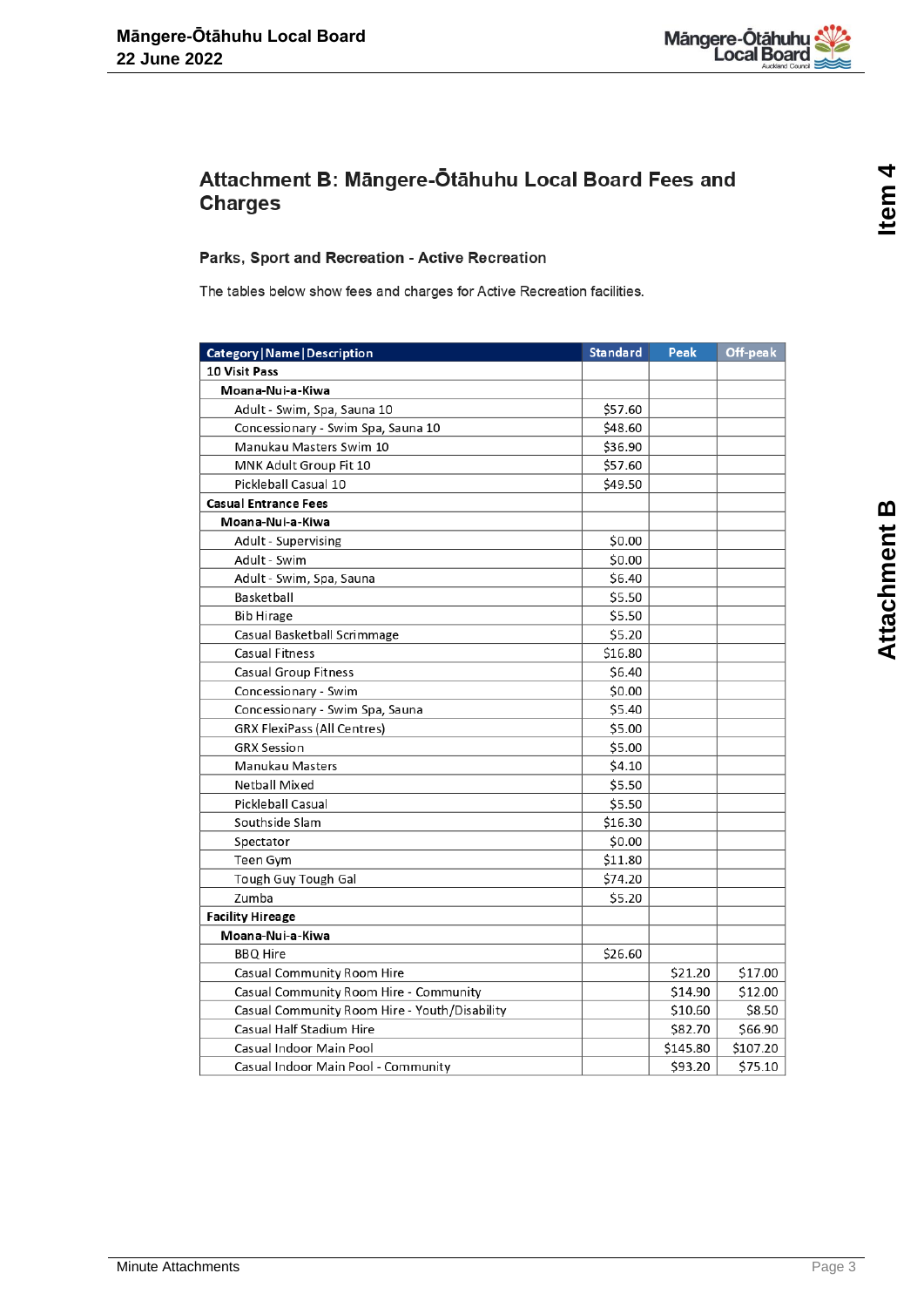

| Category   Name   Description                           | <b>Standard</b> | Peak     | Off-peak |
|---------------------------------------------------------|-----------------|----------|----------|
| Casual Indoor Main Pool - Youth/Disability              |                 | \$66.60  | \$53.70  |
| <b>Casual Lane Hire</b>                                 |                 | \$34.50  | \$27.10  |
| Casual Lane Hire - Community                            |                 | \$24.10  | \$19.00  |
| Casual Lane Hire - Youth/Disability                     |                 | \$17.30  | \$13.60  |
| Casual Outdoor Aquatic Complex                          |                 | \$221.50 | \$176.10 |
| Casual Outdoor Aquatic Complex - Community              |                 | \$154.50 | \$123.30 |
| Casual Outdoor Aquatic Complex - Youth/Disability       |                 | \$110.40 | \$88.10  |
| Casual Outdoor Main Pool                                |                 | \$82.70  | \$66.90  |
| Casual Outdoor Main Pool - Community                    |                 | \$58.00  | \$46.80  |
| CasuaL Outdoor Main Pool - Youth/Disability             |                 | \$41.40  | \$33.50  |
| Casual Outdoor Volcano Bombing Pool                     |                 | \$21.20  | \$17.00  |
| Casual Outdoor Volcano Bombing Pool - Community         |                 | \$14.90  | \$12.00  |
| Casual Outdoor Volcano Bombing Pool - Youth/Disability  |                 | \$10.60  | \$8.50   |
| <b>Casual Recreation Hall Hire</b>                      |                 | \$44.10  | \$35.60  |
| Casual Recreation Hall Hire - Community                 |                 | \$30.90  | \$24.90  |
| Casual Recreation Hall Hire - Youth/Disability          |                 | \$22.00  | \$17.80  |
| Casual Stadium Hire - Community                         |                 | \$58.00  | \$46.80  |
| Casual Stadium Hire - Youth/Disability                  |                 | \$41.40  | \$33.50  |
| Casual Teaching Pool                                    |                 | \$69.50  | \$55.20  |
| Casual Teaching Pool - Community                        |                 | \$48.70  | \$38.60  |
| Casual Teaching Pool - Youth/Disability                 |                 | \$34.80  | \$27.60  |
| Pool Indoor Complex - Community                         |                 | \$158.00 | \$126.20 |
| Pool Indoor Complex - Standard                          |                 | \$262.50 | \$209.50 |
| <b>Regular Community Room Hire</b>                      |                 | \$17.00  | \$13.60  |
| Regular Community Room Hire - Community                 |                 | \$10.60  | \$8.50   |
| Regular Community Room Hire OP - Youth/Disability       |                 | \$6.40   | \$5.10   |
| Regular Indoor Main Pool                                |                 | \$106.60 | \$85.80  |
| Regular Indoor Main Pool - Community                    |                 | \$66.60  | \$53.70  |
| Regular Indoor Main Pool - Youth/Disability             |                 | \$40.00  | \$32.20  |
| Regular Lane Hire                                       |                 | \$27.60  | \$21.70  |
| Regular Lane Hire - Community                           |                 | \$17.30  | \$13.50  |
| Regular Laner Hire - Youth/Disability                   |                 | \$10.40  | \$8.20   |
| Regular Outdoor Aquatic Complex                         |                 | \$176.50 | \$140.90 |
| Regular Outdoor Aquatic Complex - Community             |                 | \$110.40 | \$88.10  |
| Regular Outdoor Aquatic Complex - Youth/Disability      |                 | \$66.30  | \$52.80  |
| Regular Outdoor Main Pool                               |                 | \$66.30  | \$53.50  |
| Regular Outdoor Main Pool - Community                   |                 | \$41.40  | \$33.50  |
| Regular Outdoor Main Pool - Youth/Disability            |                 | \$24.90  | \$20.10  |
| Regular Outdoor Volcano Bombing Pool                    |                 | \$17.00  | \$13.60  |
| Regular Outdoor Volcano Bombing Pool - Community        |                 | \$10.60  | \$8.50   |
| Regular Outdoor Volcano Bombing Pool - Youth/Disability |                 | \$6.40   | \$5.10   |
| Regular Recreation Hall Hire                            |                 | \$35.60  | \$28.50  |
| Regular Recreation Hall Hire - Community                |                 | \$22.00  | \$17.80  |
| Regular Recreation Hall Hire - Youth/Disability         |                 | \$12.80  | \$10.70  |
| Regular Stadium Hire - Community                        |                 | \$41.40  | \$33.50  |
| Regular Stadium Hire - Standard                         |                 | \$66.30  | \$53.50  |
| Regular Stadium Hire - Youth/Disability                 |                 | \$24.90  | \$20.10  |
| Regular Teaching Pool - Community                       |                 | \$34.80  | \$27.60  |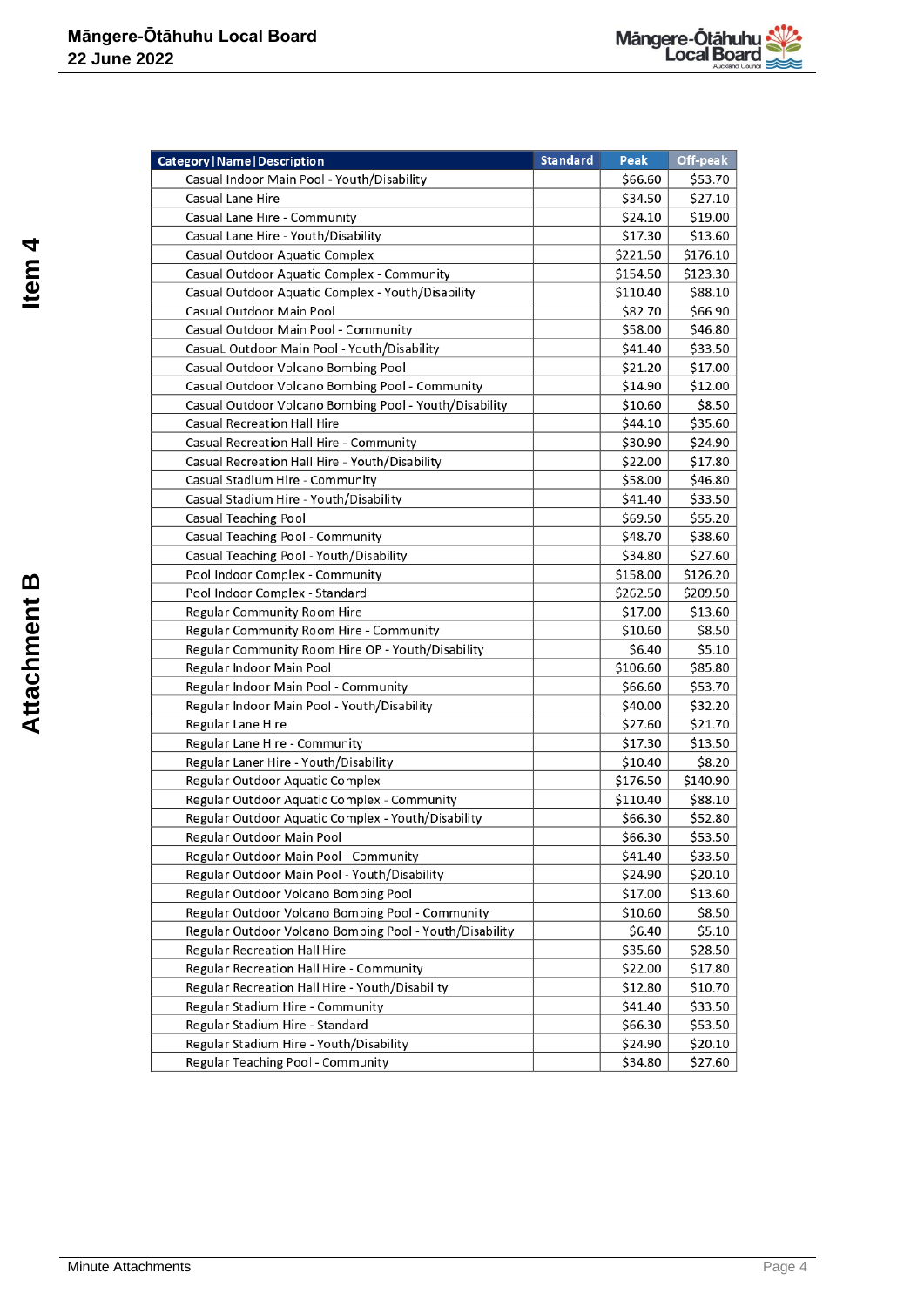

| <b>Category   Name   Description</b>                  | <b>Standard</b> | Peak    | Off-peak |
|-------------------------------------------------------|-----------------|---------|----------|
| Regular Teaching Pool - Youth/Disability              |                 | \$20.90 | \$16.60  |
| <b>Regular Teaching Pool Hire</b>                     |                 | \$55.60 | \$44.20  |
| Membership                                            |                 |         |          |
| Moana-Nui-a-Kiwa                                      |                 |         |          |
| BRONZE MNK Gym It (Adult) 12 months                   | \$700.70        |         |          |
| BRONZE MNK Gym It (Adult) 3 months                    | \$191.10        |         |          |
| BRONZE MNK Gym It (Adult) 6 months                    | \$382.20        |         |          |
| BRONZE MNK Gym It (Adult) DD fortnightly              | \$29.40         |         |          |
| BRONZE MNK Gym It (Adult) DD monthly                  | \$63.70         |         |          |
| BRONZE MNK Gym It (Adult) DD weekly                   | \$14.70         |         |          |
| BRONZE MNK Gym It (Teen) 12 months                    | \$525.50        |         |          |
| BRONZE MNK Gym It (Teen) 3 months                     | \$143.30        |         |          |
| BRONZE MNK Gym It (Teen) 6 months                     | \$286.60        |         |          |
| BRONZE MNK Gym It (Teen) DD fortnightly               | \$22.00         |         |          |
| BRONZE MNK Gym It (Teen) DD monthly                   | \$47.80         |         |          |
| BRONZE MNK Gym It (Teen) DD weekly                    | \$11.00         |         |          |
| BRONZE MNK Gym It Concessionary 12 months             | \$592.40        |         |          |
| BRONZE MNK Gym It Concessionary 3 months              | \$162.40        |         |          |
| BRONZE MNK Gym It Concessionary 6 months              | \$324.90        |         |          |
| BRONZE MNK Gym It Concessionary DD fortnighly         | \$25.00         |         |          |
| BRONZE MNK Gym It Concessionary DD monthly            | \$54.20         |         |          |
| BRONZE MNK Gym It Concessionary DD weekly             | \$12.50         |         |          |
| BRONZE MNK Move It (Adult) 12 months                  | \$700.70        |         |          |
| BRONZE MNK Move It (Adult) 3 months                   | \$191.10        |         |          |
| BRONZE MNK Move It (Adult) 6 months                   | \$382.20        |         |          |
| BRONZE MNK Move It (Adult) DD fortnightly             | \$29.40         |         |          |
| BRONZE MNK Move It (Adult) DD monthly                 | \$63.70         |         |          |
| BRONZE MNK Move It (Adult) DD weekly                  | \$14.70         |         |          |
| BRONZE MNK Move It Concessionary 12 months            | \$595.60        |         |          |
| <b>BRONZE MNK Move It Concessionary 3 months</b>      | \$162.40        |         |          |
| <b>BRONZE MNK Move It Concessionary 6 months</b>      | \$324.90        |         |          |
| BRONZE MNK Move It Concessionary DD fortnightly       | \$25.00         |         |          |
| <b>BRONZE MNK Move It Concessionary DD monthly</b>    | \$54.20         |         |          |
| <b>BRONZE MNK Move It Concessionary DD weekly</b>     | \$12.50         |         |          |
| Legacy MNK CURRENT Corporate DD Fortnightly           | \$27.50         |         |          |
| Legacy MNK CURRENT Corporate DD Monthly               | \$59.60         |         |          |
| Legacy MNK CURRENT Corporate DD Weekly                |                 |         |          |
| Legacy MNK CURRENT Multi Complex Flexi Pay DD         | \$13.80         |         |          |
| (Concessionary) Fortnightly                           | \$27.50         |         |          |
| Legacy MNK CURRENT Multi Complex Flexi Pay DD         |                 |         |          |
| (Concessionary) Monthly                               | \$59.60         |         |          |
| Legacy MNK CURRENT Multi Complex Flexi Pay DD         |                 |         |          |
| (Concessionary) Weekly                                | \$13.80         |         |          |
| Legacy MNK CURRENT Multi Complex Flexi Pay DD         |                 |         |          |
| Fortnightly                                           | \$32.30         |         |          |
| Legacy MNK CURRENT Multi Complex Flexi Pay DD Monthly | \$70.00         |         |          |
| Legacy MNK CURRENT Multi Complex Flexi Pay DD Weekly  | \$16.20         |         |          |
| Legacy MNK CURRENT Single Complex Flexi Pay DD        |                 |         |          |
| (Corporate) Weekly                                    | \$13.80         |         |          |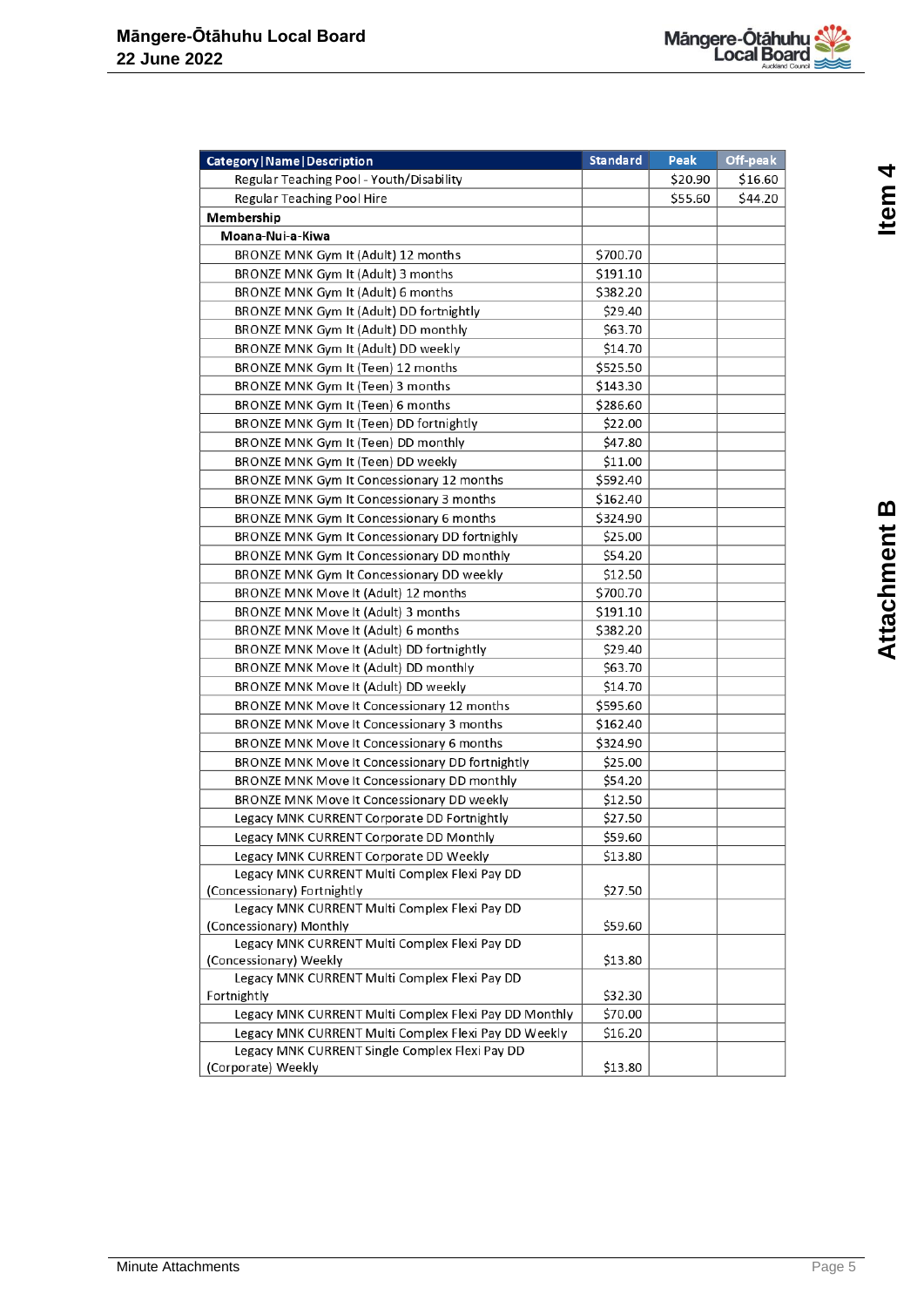| Category   Name   Description                    | <b>Standard</b> | Peak | Off-peak |
|--------------------------------------------------|-----------------|------|----------|
| <b>Miscellaneous</b>                             |                 |      |          |
| Moana-Nui-a-Kiwa                                 |                 |      |          |
| Inner Gloves                                     | \$2.10          |      |          |
| Noodle Kickboard Hire                            | \$2.10          |      |          |
| <b>Rash Shirt Hire</b>                           | \$5.20          |      |          |
| Shower                                           | \$2.10          |      |          |
| Programmes                                       |                 |      |          |
| Moana-Nui-a-Kiwa                                 |                 |      |          |
| <b>Holiday Programme Base Price</b>              | \$27.10         |      |          |
| Learn to Swim - Babies & Toddlers                | \$11.20         |      |          |
| Learn to Swim - Pre-School/School Age, Teenage & |                 |      |          |
| Adults/Squads                                    | \$12.30         |      |          |
| Learn to Swim Holiday Programme                  | \$12.60         |      |          |
| Mangere Heat Basketball Club Fundamental Skills  | \$48.40         |      |          |
| Mangere Heat Basketball Club Training            | \$69.80         |      |          |
| <b>OSCAR PM</b>                                  | \$80.60         |      |          |
| Pre School Play Gym (excluding transport)        | \$32.25         |      |          |
| Pre School Play Gym (including transport)        | \$37.60         |      |          |
| <b>Recreation Term Programme</b>                 |                 |      |          |
| Moana-Nui-a-Kiwa                                 |                 |      |          |
| Mangere Heat Basketball Club Fundamental Skills  | \$48.40         |      |          |
| Mangere Heat Basketball Club Training            | \$69.80         |      |          |
| Pre School Play Gym (excluding transport)        | \$32.20         |      |          |
| Pre School Play Gym (including transport)        | \$37.60         |      |          |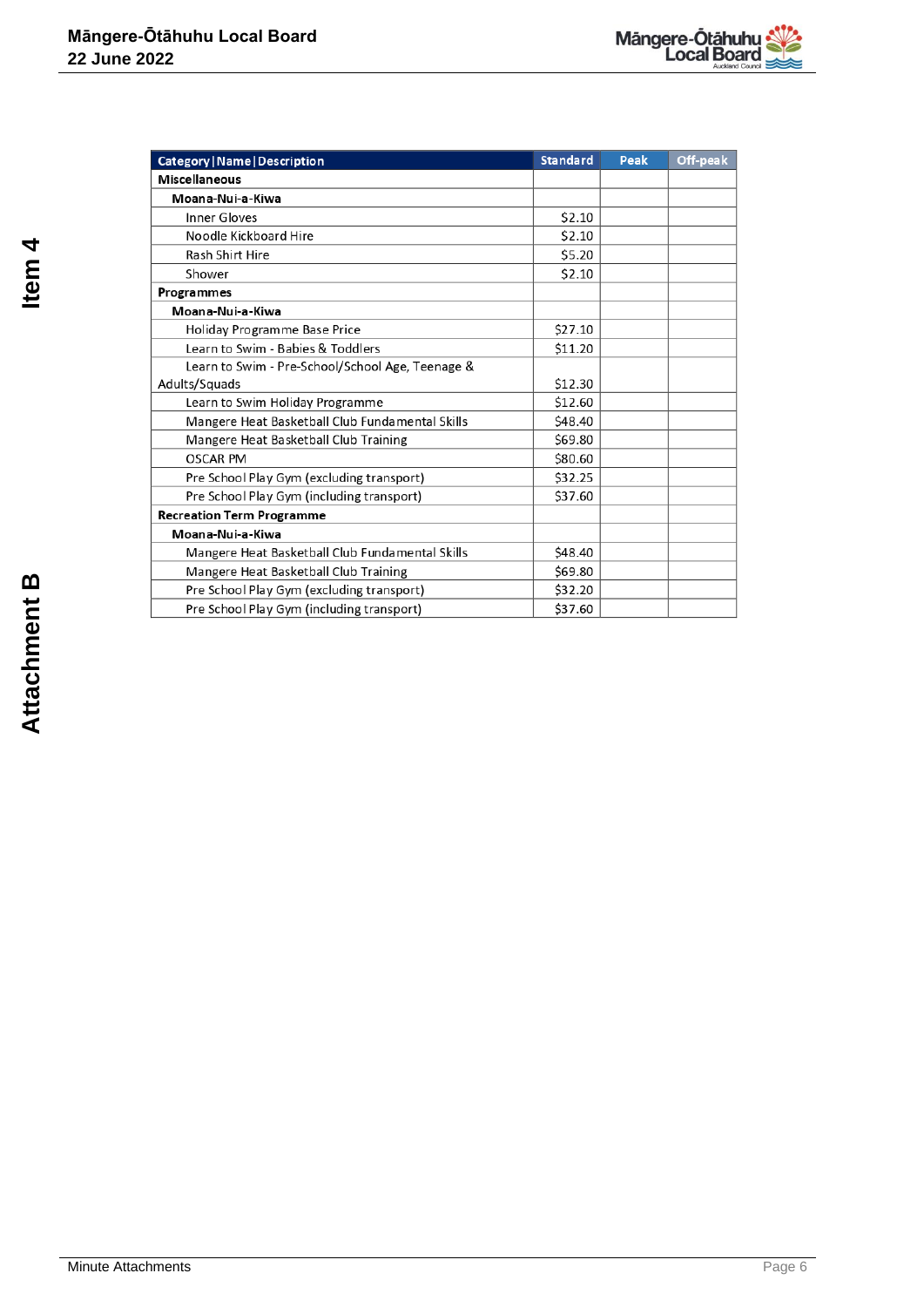

#### Digital & Customer Services - Venue Hire

#### Principles for the application of the Hire Fee Framework

Revenue targets have been set based on following rates and subsidies (discounts):

- $\ddot{\phantom{0}}$ Standard
- Off peak, 20% off standard\*\*
- Regular, 20% off standard (10 or more bookings in financial calendar year)
- LB Priority, 50% off standard
	- o Criteria for the LB priority subsidy is:
		- Activities are contributing to community outcomes, such as those offered by not-for-profit and community groups.
		- · Must not be religious ministry related.
		- Must not be charging more than \$5 for the activity ٠.
		- $\blacksquare$ More than 50 per cent of the attendees must be from the Mängere-Ōtāhuhu local board area.

\*\* Off peak times of the week are 5am to 930am, 12pm noon to 6pm Mondays to Fridays; 8pm to 12am midnight Mondays to Thursdays and Sundays. All other times are considered as peak time where the standard rate will apply.

| <b>Category   Name   Description</b>              | Peak    | Off-peak |
|---------------------------------------------------|---------|----------|
| <b>Venue Hire</b>                                 |         |          |
| Mängere Central Community Hall *                  |         |          |
| Main Hall                                         | \$53.00 | \$42.30  |
| Mängere memorial hall (Mängere war memorial hall) |         |          |
| Main Hall                                         | \$52.90 | \$42.40  |
| Mängere Old School Hall *                         |         |          |
| Classroom 1                                       | \$42.30 | \$33.70  |
| Metro Theatre (Mängere East Hall) *               |         |          |
| Main Hall                                         | \$48.50 | \$38.80  |
| Supper Room                                       | \$19.60 |          |

\* The above table sets out the venue hire pricing set by Auckland Council for the financial year 2022/2023 beginning 1 July 2022. However, Mängere-Ötähuhu local board will be funding a subsidy in the financial year 2022/2023 to ensure the prices of the following venue hires are maintained at the same prices as the financial year 2020/2021.

- Mängere Central Community Hall
- Mängere Old School Hall
- Metro Theatre (Māngere East Hall)